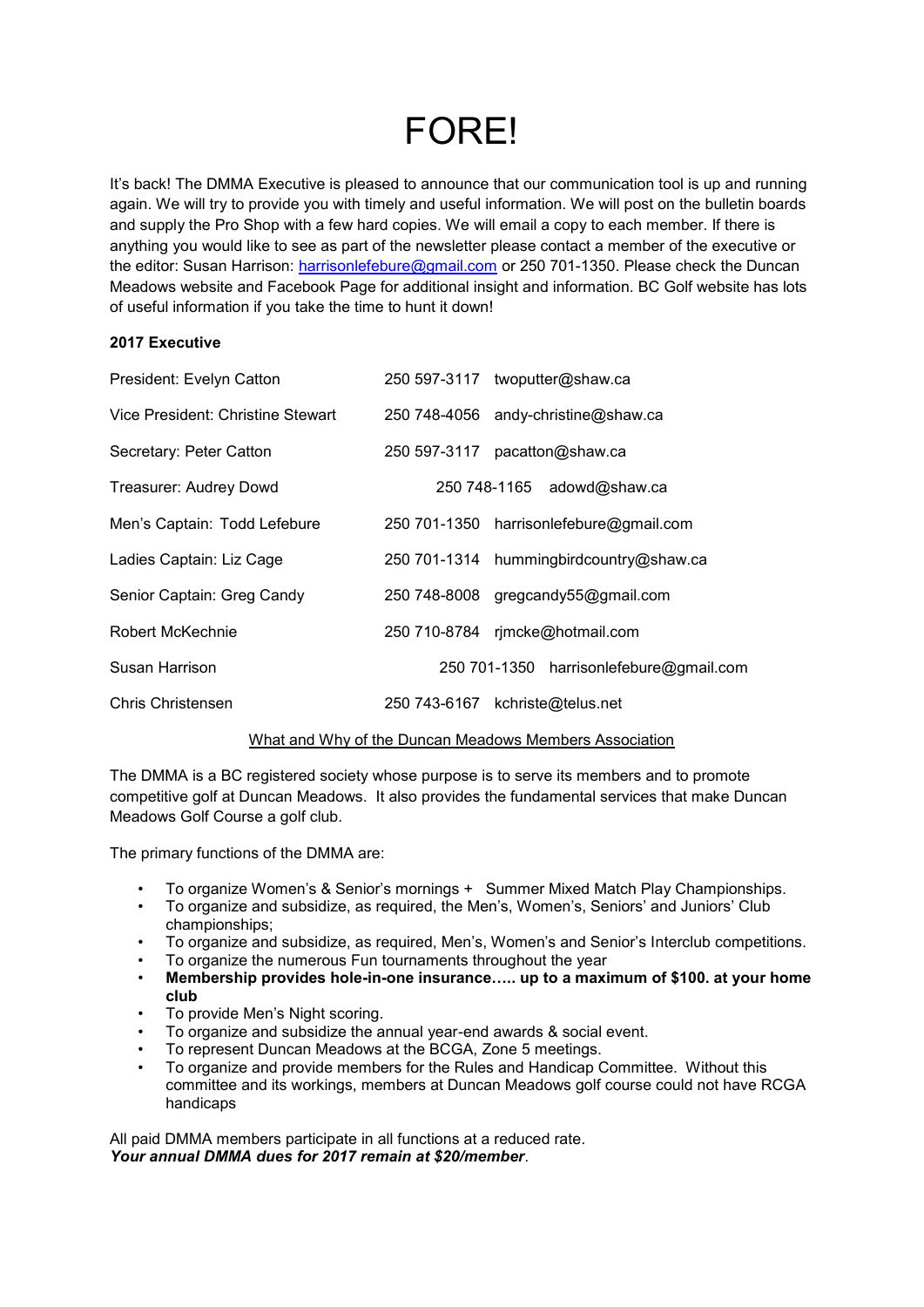*All DMMA members are encouraged to participate in events organized by the dedicated volunteers who make our golfing more enjoyable. Anyone wishing to help in organization will be welcomed. Contact info for each activity will be provided early in the New Year.* 

#### *Guests and non-members are welcome to participate in most events. There may be additional fees.*

The 2017 DMMA Executive has been working to develop, organize and operate an extensive calendar of events. All activities are fun and low key. Some require an RCGA handicap. We can help you sort that out if you are new to the game or new to keeping a handicap.

Men's night is Thursday, teeing off between 1:00 and 3:30, followed by a meal starting in May. Ladies morning is Tuesday, teeing off at 9:00, starting in mid- April Senior Men's morning is Wednesday, teeing off at 8:30, starting in April

**April 9**: Mini-Masters - contact Todd & Susan **May 28**: Yellow Tee Challenge – contact Ev & Peter **May – Sept**.: 4 Ball Match Play – contact Christine **May – August**: 9 and Dine Couples 4pm-8pm – contact Pro Shop 250 746-8993 **June 14**: Mid Island Senior Golf at Duncan Meadows- contact Steve Crowder 250 715-0008 **July 16**: Todd Scramble – contact Audrey **August 12,13**: Club Championships - contact Liz (Ladies), Todd (Men's) **August 23,24**: Senior Men's Club Championships – contact Greg **September 22**: Yellow Tee Challenge – Ev & Peter **September 22**: Year-end awards event **September 25**: AGM

#### *If you are interested in a Senior's or Ladies Match Play opportunity please contact the respective Captain. We will need at least 16 confirmed to run each event. Junior Programs are developed in response to members needs.*

Zone 5 Victoria & District Inter-Club competitive leagues for Men (Willie Park, Harry Young, Senior Buttons), Ladies, (Interclub, Buttons – Lily Frey (250 597-3640), Seniors (MISGA). Dates will be circulated by respective Captains in the spring and will be in our spring newsletter. Information explaining these opportunities and much more can be found on the BC Golf website. Marv Clarke (250 748-4719) has initiated the Harry Young roster for 2017 assisted by Rob McKechnie. Marv is looking forward to mentoring someone in 2017 as he will be retiring from the position at the end of the year.

# **We are also very pleased and fortunate to have CPGA professional Dave Campbell providing opportunities for lessons. Please check out his website for information regarding his winter programs for all ages and skill levels. www: golfwithdavecampbell.ca. Maybe buy a gift certificate for your favourite golfer!**

From Duncan Meadows Golf Management:

Remember to take advantage of early bird discounts and pay your dues by December 24. The club will be closed from December 25- January 16. This year's ProV1 and ProV1x balls on sale for \$49/dozen. Check out the Pro Shop for other shopping opportunities and member deals.

In 2017, we will be establishing an Organizing Committee for the 2018 Canadian Men's Amateur that we will be hosting. This National Men's Championship is the pinnacle tournament to be held at Duncan Meadows and we will start the planning process soon. One of the biggest challenges will be to get enough volunteers for this event. There will be many volunteer opportunities available and details will be communicated when available. [gary@duncanmeadows.com](mailto:gary@duncanmeadows.com)

### From Men's Captain: Todd Lefebure

On behalf of myself, Liz, and Greg, I would like to welcome all new members and thank all returning members for your support and interest in Duncan Meadows Golf Club. We eagerly look forward to next year's golf season and your participation in any or all of the varied events we have planned for you. I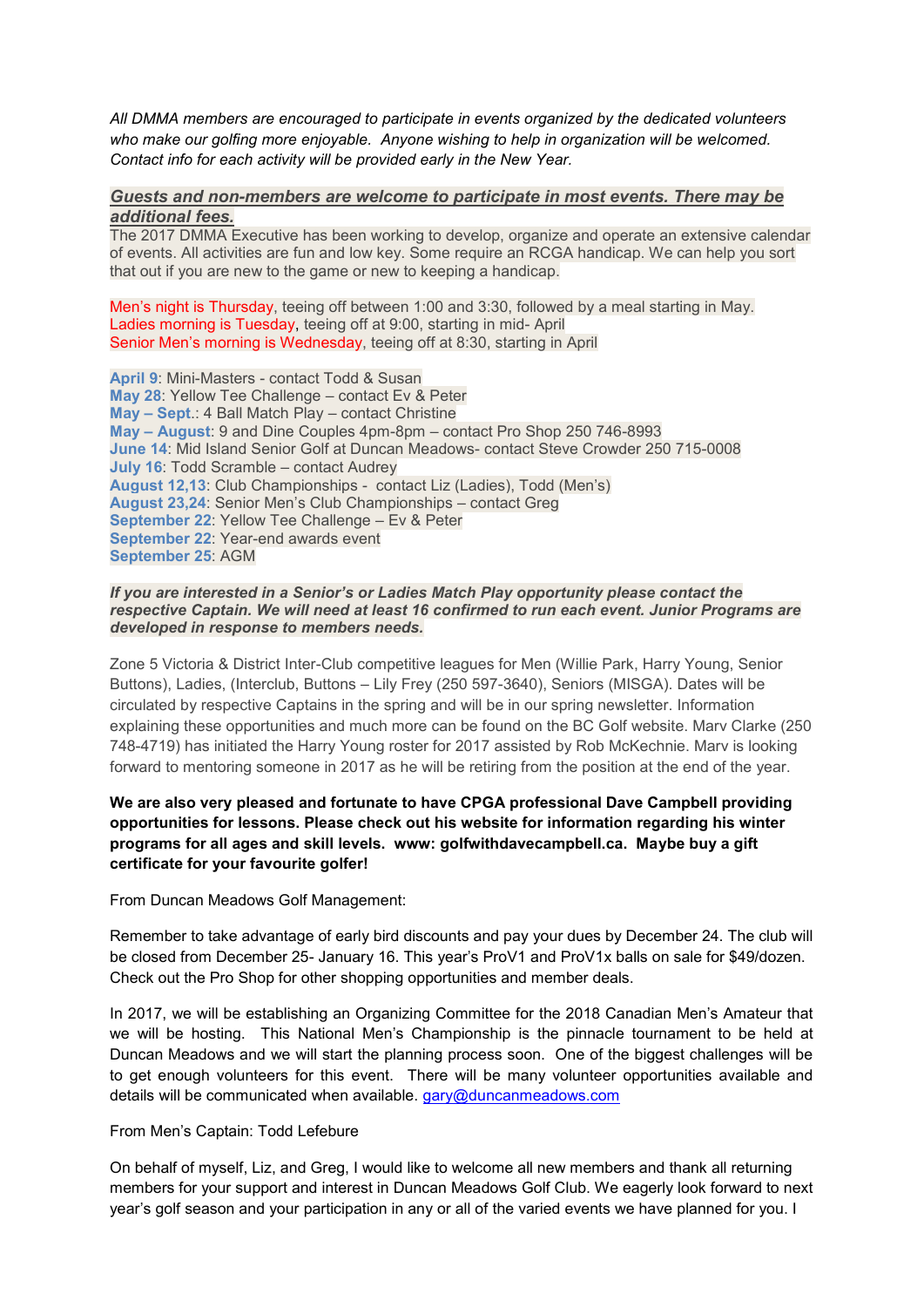would like to thank Rob Mckechnie for the many years he has taken on the responsibility of the Men's Captain Role and will be looking for him to help me as I stumble along! That being said, I have much to learn about my new position and hope to reach out for help and advice so I can do a good job for the membership. For now, I am just waiting for the rain to stop and the sun to come out in anticipation of an excellent year of golf ahead of us.

Next issue: What is the format for the "Mini-Masters"? What is the "Yellow Tee Challenge", "Todd Scramble"? Description and Registration details for our events.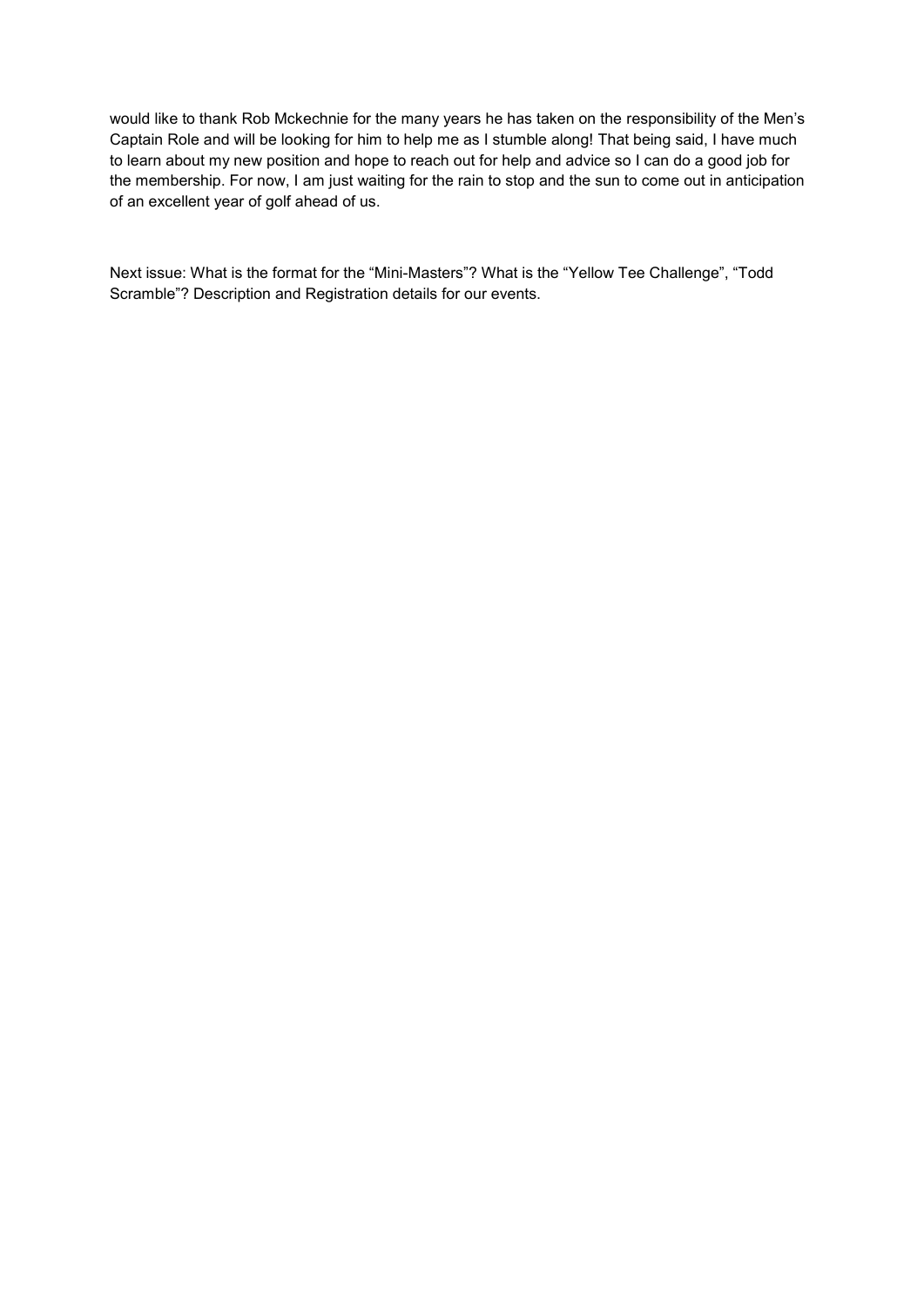

# **GIVE THE #1 GIFT IN GOLF.**

This holiday, give the golfers in your life the gift of total performance. Maybe wrap up a dozen for yourself, too. Pro V1<sup>®</sup> and Pro V1x,™ they're sure to keep spirits high and scores low.

Special holiday offer valid from November 21 through December 31



@2016 Acustmet Canada.